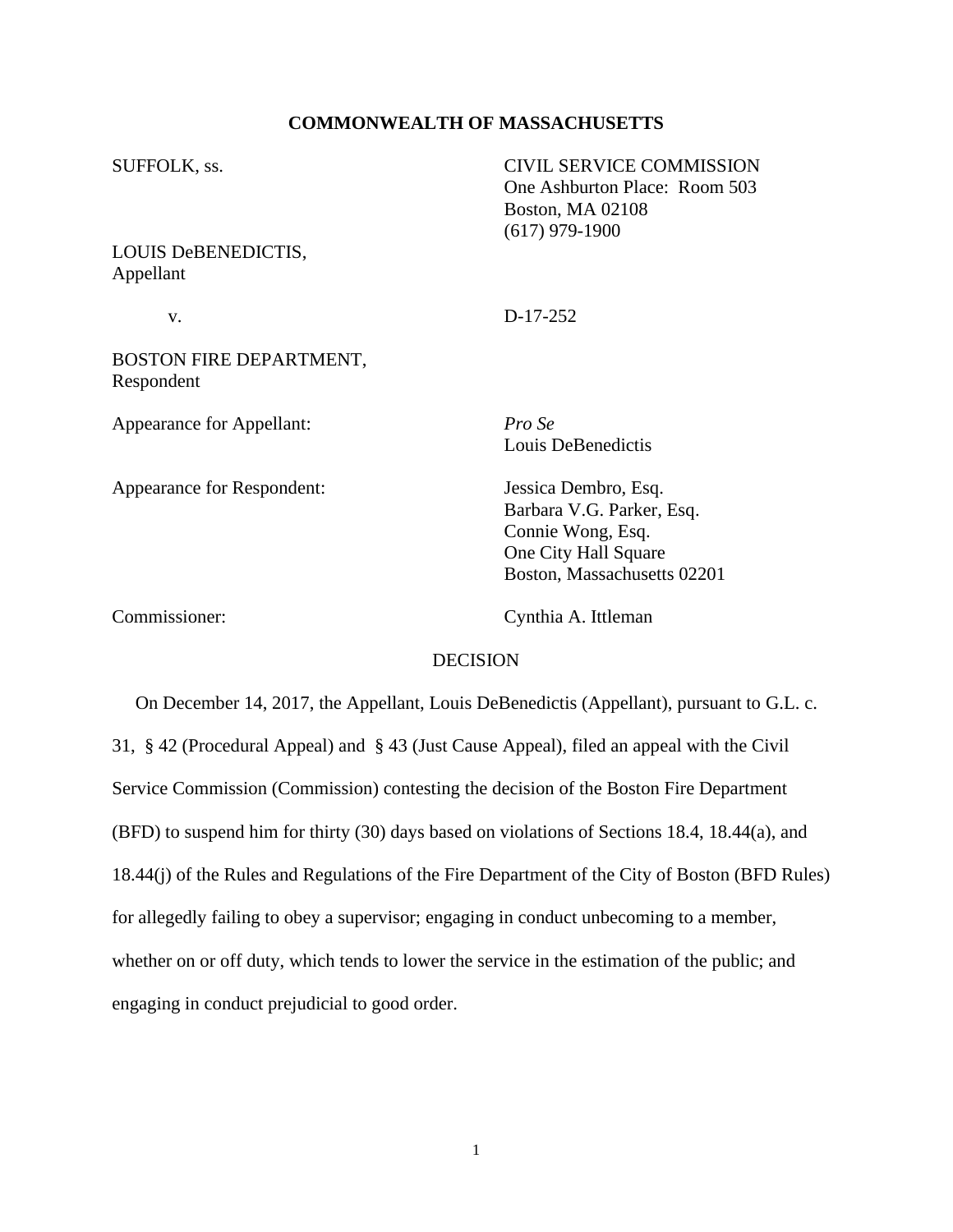A prehearing conference was held at the offices of the Commission on January 9, 2018. The full hearing was held at the same location on April 2,  $2018<sup>1</sup>$ . The hearing was digitally recorded and both parties were provided with a CD of the proceeding*.* <sup>2</sup> Both parties submitted proposed decisions, the BFD on May 9, 2018 and the Appellant on May 11, 2018.

# **FINDINGS OF FACT**

Twenty (20) exhibits were entered into evidence (BFD Exhibits 1-15 and APP Exhibits 1-5)

Based on these documents, the testimony of:

*For the BFD:*

- David Messina, Lieutenant, BFD
- **Exercise Robert Kelly, Lieutenant, BFD**
- Michael Ruggere, Deputy Chief of Division 1, Group 2, BFD
- Gerard Fontana, Chief of Operations for Field Services, BFD

### *For the Appellant:*

Louis DeBenedictis (Appellant)

and taking administrative notice of all matters filed in the case and pertinent statutes, case law,

regulations, policies and reasonable inferences drawn from the evidence; I make the following

findings of fact:

- 1. At the time of the full hearing, the Appellant was a firefighter for the BFD and was employed in this position since August, 2014. (Stipulated Facts).
- 2. Lieutenant Kelly was the Appellant's direct supervisor during September, October and November, 2017 (Kelly, Tr. 165:22 and 131:15) at fire station Engine 8, Ladder 1 on Hanover Street in the North End in Boston, Engine 8, Ladder 1. (Kelly, Tr. 138:12)

<sup>1</sup> The Standard Adjudicatory Rules of Practice and Procedure, 801 Code Mass. Regs. §§ 1.00, *et seq.*, apply to adjudications before the Commission with Chapter 31 or any Commission rules taking precedence.

<sup>&</sup>lt;sup>2</sup> The Commission subsequently had a transcript prepared which is the official record of the proceeding.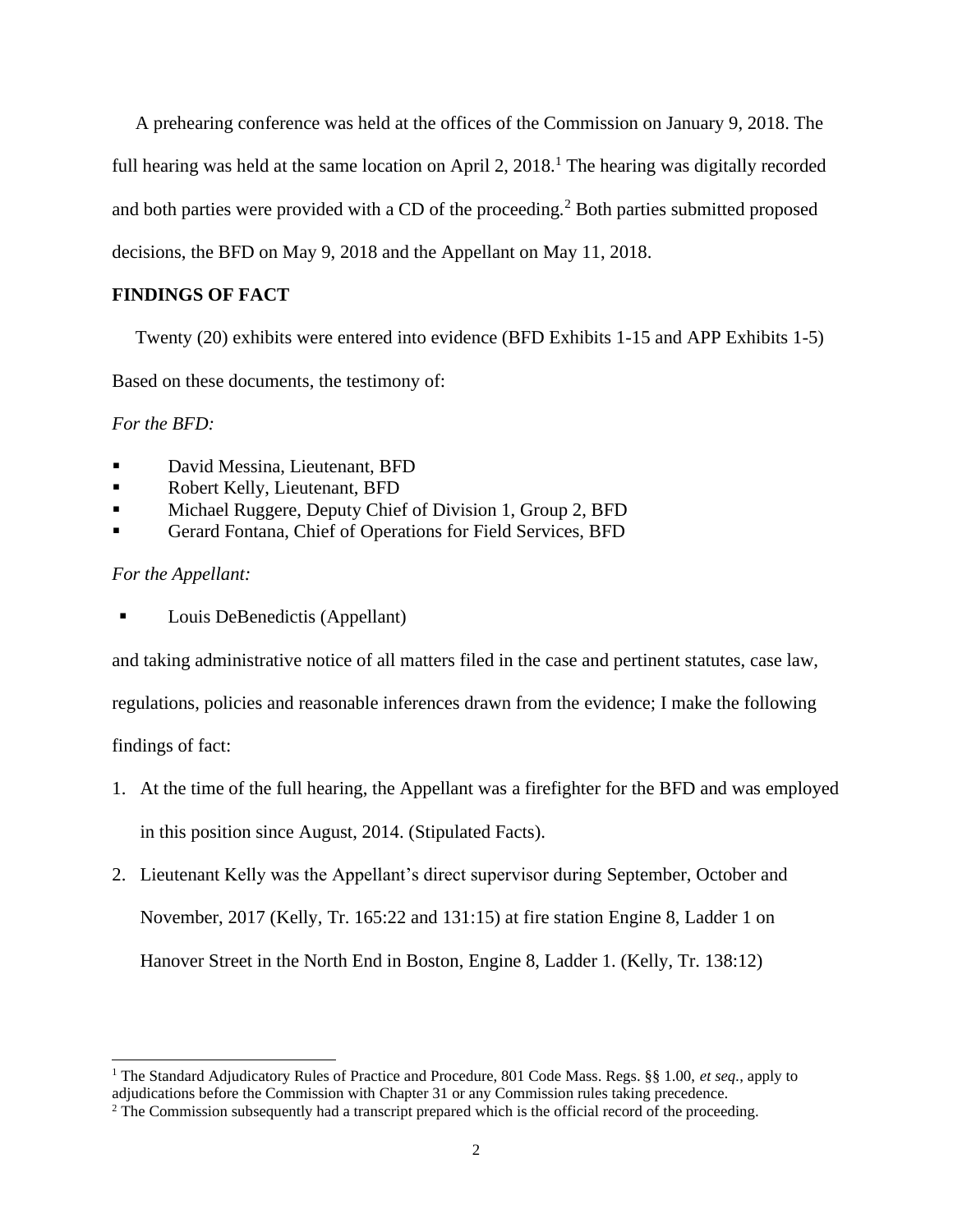- 3. Engine 8, Ladder 1 is a high-visibility firehouse very close to the Freedom Trail. Firefighters there have multiple daily interactions with the public. (Kelly, Tr. 105:20-24).
- 4. Sometime in early fall 2017, Lieutenant Kelly witnessed a loud verbal altercation between the Appellant and another, more senior firefighter, regarding the Appellant's assignment to drive. The Appellant told Lieutenant Kelly that he would not drive that day despite being assigned to drive. (Kelly, Tr. 125:1) Lieutenant Kelly instructed some of the crew involved, including the Appellant, of the chain of command at the station (Kelly, Tr. 125:1-11) and did not discipline the Appellant for the interaction with other firefighters.
- 5. While driving a firetruck through the narrow alleys of the North End, during approximately September-October 2017, (Kelly, Tr. 132:8-24), the Appellant became upset at Lieutenant Kelly for giving him driving instructions on the narrow street. (Kelly, Tr. 133-134). The Appellant did not feel that Lieutenant Kelly should be instructing him because the Appellant has a commercial driver's license (Kelly, Tr. 133:24), had been driving those streets for months before Lieutenant Kelly came to the firehouse, (Appellant, Tr. 349:15) and because he believes that Kelly's instructions were "micromanagement". (Appellant, Tr. 354; 346:14). Lieutenant Kelly's response to the Appellant, in a private conversation later that day, was that the Appellant's statements were inappropriate. (Kelly, Tr. 135:7). No discipline arose from this interaction.
- 6. On October 12, 2017, (Kelly, Tr. 119:5 and Ex. 9, p.2), Lt. Kelly saw the Appellant instructing the driver of a vehicle to not park in a parking spot near the firehouse. Lieutenant Kelly told the Appellant he would be given an oral warning [Kelly, Tr.120-121]. Lieutenant Kelley ordered the Appellant "not to enforce parking regulations and... not to talk to people in the general public like that" (Kelly Tr. 121:2) and told the Appellant that he would be

3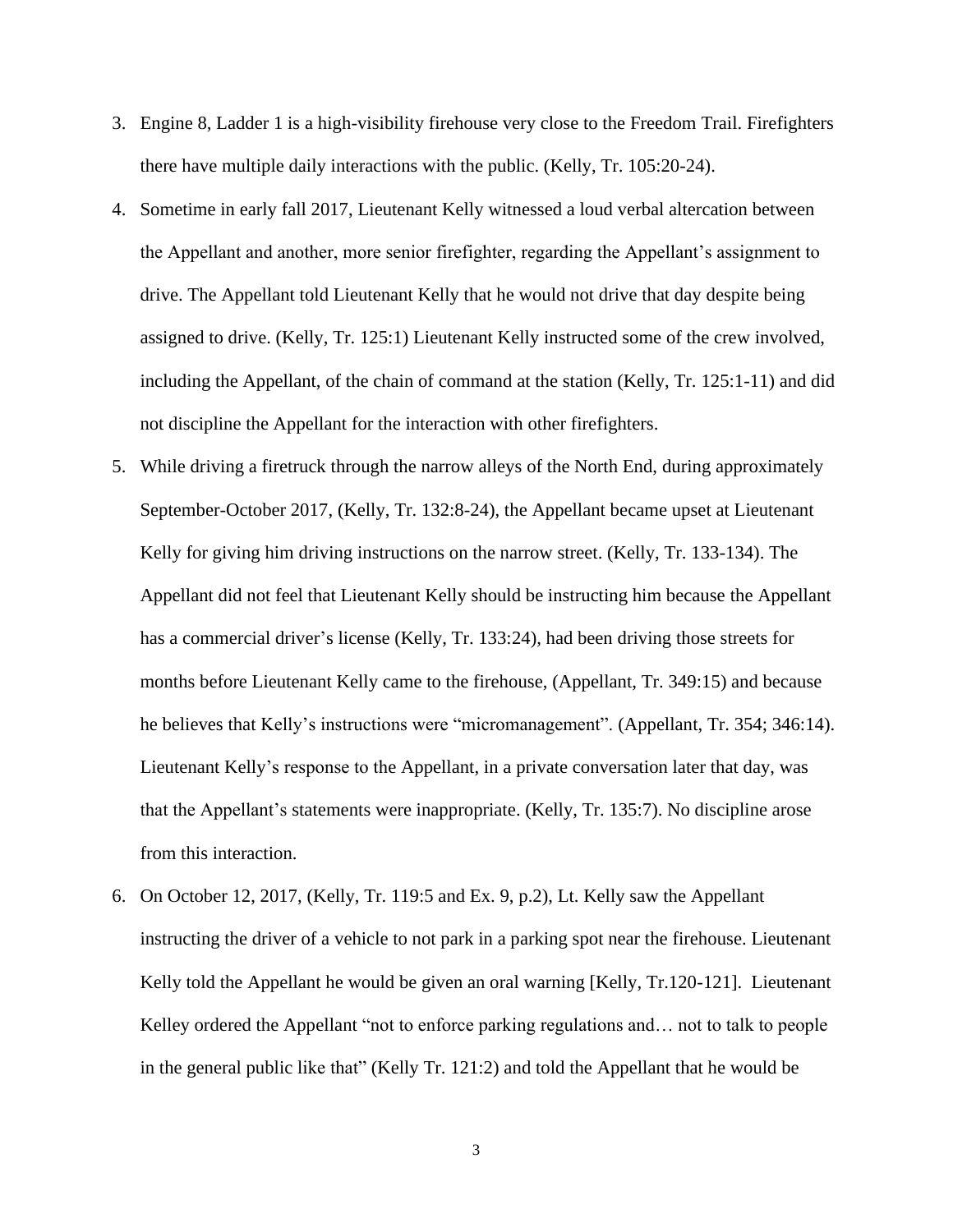disciplined if he did not follow those orders. (Kelly, Tr. 121:8). Lieutenant Kelly documented this incident on October 28, 2017. (Kelly, Tr. 121:12-13).

- 7. On October 28, 2017, Lieutenant Kelly heard a disturbance outside of the firehouse and went outside to investigate (Kelly, Tr. 139:13). He saw that the Appellant and a member of the public were engaged in a verbal altercation across the street from the fire station. (Kelly, Tr. 100:12). He noted that the Appellant and the member of the public were "hostile toward each other" (Kelly, Tr. 104:5) and were disputing parking on Hanover Street. (Kelly, Tr. 103:20). Their voices were raised and it took a while for Lieutenant Kelly to separate them (Kelly, Tr. 103- 12-24 and 104). The private citizen told Lieutenant Kelly that the Appellant instructed a customer coming into her shop to not park in a space reserved for the fire station. (Kelly, Tr. 103-104).
- 8. Lieutenant Kelly discussed this incident later that day in his office in the firehouse with the Appellant and others.<sup>3</sup> The Appellant had union representation during this meeting. (Kelly, Tr. 109:6-9). Lieutenant Kelley told the Appellant that he was recommending an oral warning as discipline. (Kelly, Tr. 109). At the time of writing up the "5-A," or record of discipline to be further reviewed, Lieutenant Kelly did not know of any prior discipline imposed on the Appellant. (Kelly, Tr. 117:16). $<sup>4</sup>$ </sup>
- 9. Department procedure for Rules violations are to interview the members involved, and make recommendations considering the facts, the member's past performance, equal treatment and past practices, and if in-house discipline has been imposed**.** The first officer making the

<sup>3</sup> There were four firefighters in the office, Lieutenant Kelly, the Appellant, Firefighter Considine and the shop steward Firefighter Ross. (Kelly, Tr. 107-108). Included in the record is the memorandum that Firefighter Considine submitted to the personnel department. (Ex. Resp. 6).

<sup>4</sup> Lieutenant Kelly examined the Appellant's file at the fire station and found no history of discipline. (Kelly, Tr. 116:20).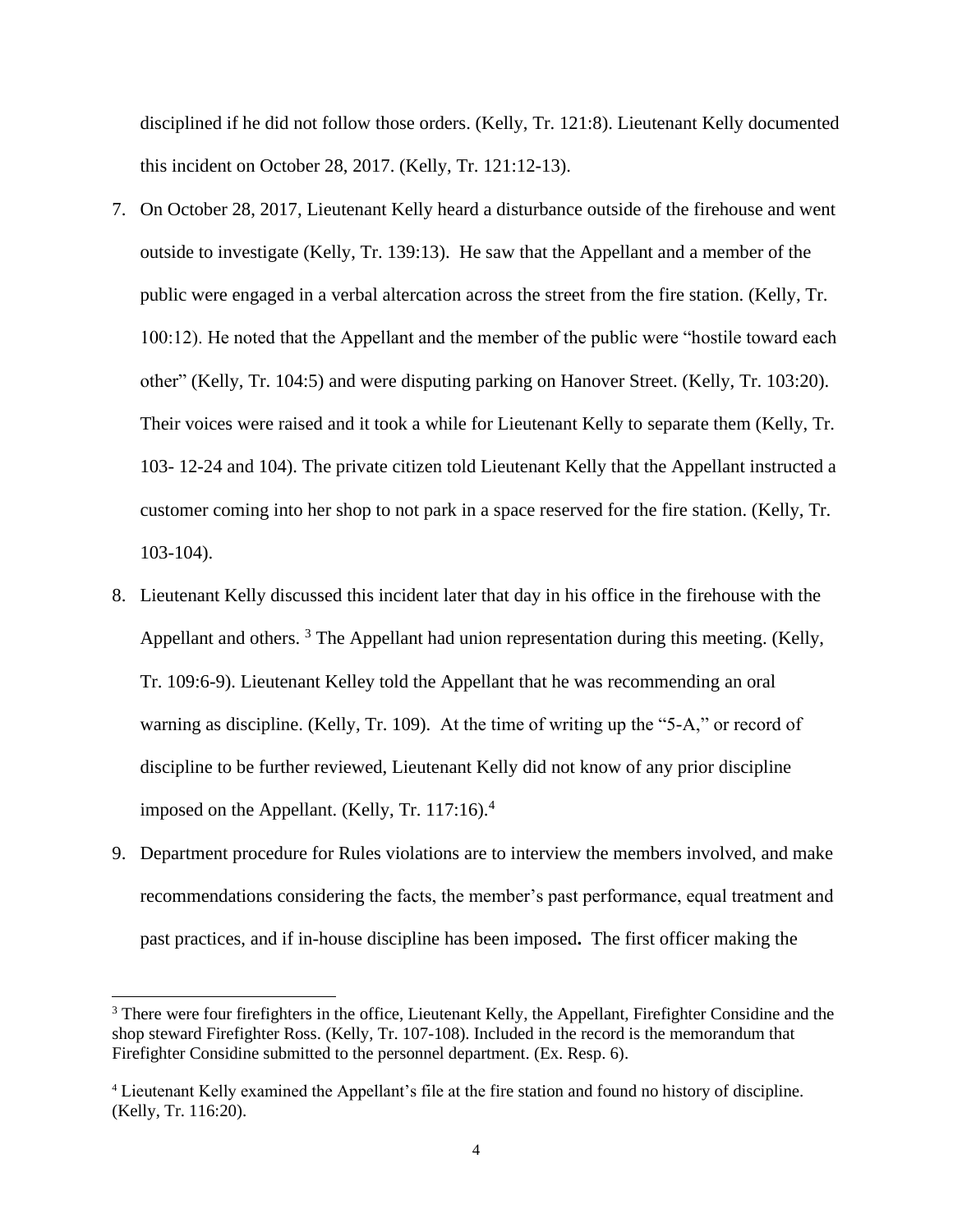recommendation forwards Form 5A to the Personnel Officer through the chain of command. (Ex. Resp. 15). All "5-A" reports are ultimately be reviewed by Deputy Fire Chief Ruggere (Ruggere, Tr. 227:21) after being reviewed by other BFD senior members. (Ex. Resp. 15).

- 10. Upon review, Deputy Fire Chief Ruggere did not approve Lieutenant Kelly's recommendation (Ruggere, Tr. 112:19) because he knew of discipline imposed on the Appellant in the past. (Ruggerre, Tr. 223-225 and 277:3; Ex. Resp. 3, 4).
- 11. The usual course of action after a "disproval" is to interview those involved. (Ruggere, Tr. 210:15). The third incident for similar conduct would warrant a hearing and a suspension longer than 5 days. (Ruggere, Tr. 212:14-16).
- 12. Deputy Fire Chief Ruggere interviewed Lieutenant Kelly on October 31, 2017 and requested that Kelly write a fuller, more complete "5-A" report (Ruggerre, Tr. 232:4).
- 13. Deputy Fire Chief Ruggere interviewed the Appellant on November 5, 2017 (Tr. 249:23; Ex. Resp. 12). The Appellant was concerned that the interview during this investigation lasted only approximately ten (10) minutes (Appellant, Tr. 251- 252).
- 14. Deputy Fire Chief Ruggere wrote his own "5-A" form, in effect canceling Lieutenant Kelly's recommendation. (Ruggere Tr. 243:1; Ex. Resp. 15). No verbal warning was given for the Oct. 28, 2017 incident because the Appellant was already engaged in progressive discipline and it was the third time he had engaged in this type of conduct. (Ruggere. Tr. 243:3; Ex. Resp. 13).
- 15. On November 16, 2017, the Department notified the Appellant that there would be a local appointing authority hearing on December 1, 2017 regarding these charges. (Ex. Resp. 11)
- 16. A BFD hearing was held on Dec. 1, 2017. The Appellant testified. (Ex. App. 5). The BFD found that the facts supported findings of violations of the following: failing to obey a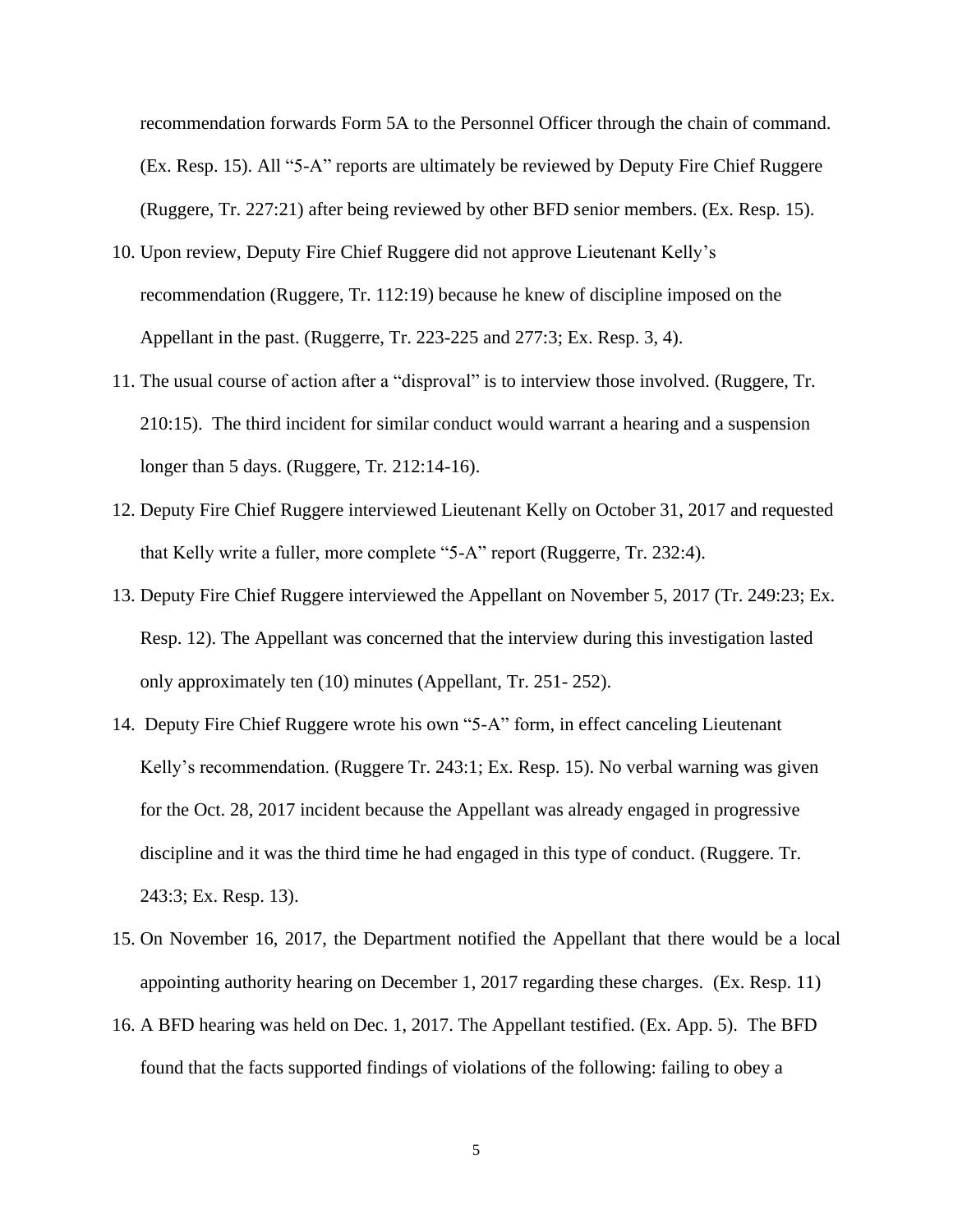supervisor; engaging in conduct unbecoming to a member, whether on or off duty, which tends to lower the service in the estimation of the public; and engaging in conduct prejudicial to good order.

- 17. The Appellant was notified of the 30-day suspension on December 8, 2017. (Stip. Facts).
- 18. The Appellant received notice of the hearing within the regulatory timeline. (Appellant Tr. 54: 1-20).

#### *Prior Discipline*

- 19. On September 21, 2015, the Appellant engaged in argumentative conduct during an emergency that resulted in a two-week suspension (Ex. Resp. 3).
- 20. The BFD imposed discipline on the Appellant in June, 2016 that consisted of a two-tour suspension. (Stipulated Facts). The reason for this discipline was that the Appellant had argued with a colleague about medical care for a patient in front of the patient and in a public place, after which he disobeyed a direct order by a superior. (Rugerre Tr. 222-224)
- 21. The BFD also imposed discipline on the Appellant that consisted of a two-week suspension in November of 2017. (Stipulated Facts).

### *Legal Standard*

 The fundamental purpose of the civil service system is to guard against political considerations, favoritism, and bias in governmental hiring and promotion. The Commission is charged with ensuring that the system operates on "[b]asic merit principles." Massachusetts Assn. of Minority Law Enforcement Officers v. Abban, 434 Mass. 256 (2001), citing Cambridge v. Civil Serv. Comm'n., 43 Mass.App.Ct. 300 (1997), rev. den., 426 Mass. 1102 (1997). "Basic merit principles" means, among other things, "assuring fair treatment of all applicants and employees in all aspects of personnel administration" and protecting employees from "arbitrary

6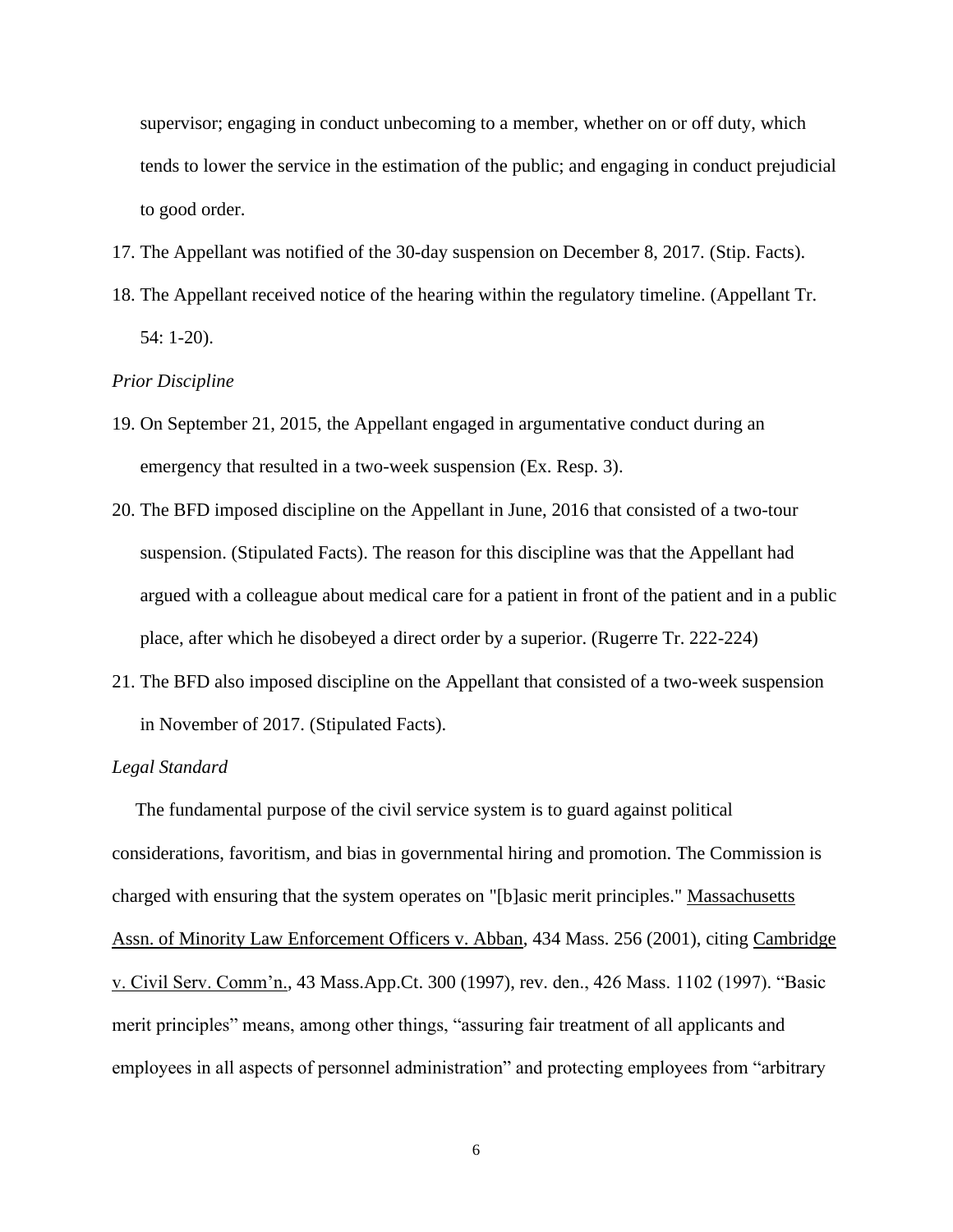and capricious actions." G.L. c. 31, § 1. It is a basic tenet of "merit principles" which govern civil service law that discipline must be remedial, not punitive, designed to "correct inadequate performance." Id. Personnel decisions that are marked by political influences or objectives unrelated to merit standards or neutrally applied public policy represent appropriate occasions for the Commission to act. Cambridge at 304.

 A person aggrieved by a decision of an appointing authority may appeal to the Commission under G.L. c.31, s. 43. Under section 43, the Commission conducts a de novo review "for the purpose of finding the facts anew." Town of Falmouth v. Civil Service Comm'n., 447 Mass. 814, 823 (2006). The role of the Commission is to determine "whether the appointing authority has sustained its burden of proving that there was reasonable justification for the action taken by the appointing authority." Cambridge at 304, See also City of Leominster v. Stratton, 58 Mass.App. Ct. 726, 728, *rev. den.,* 440 Mass. 1108 (2003); Police Dep't. of Boston v. Collins, 48 Mass. App.Ct. 411, *rev. den*., 726 N.E.2d 417 (2000); McIsaac v. Civil Service Comm'n., 38 Mass. App.Ct. 473, 477 (1995); Town of Watertown v. Arria, 16 Mass.App.Ct. 331, *rev. den*., 390 Mass. 1102 (1983). The Appointing Authority's burden of proof by a preponderance of the evidence is satisfied "if it is made to appear more likely or probable in the sense that actual belief in its truth, derived from the evidence, exists in the mind or minds of the tribunal notwithstanding any doubts that may still linger there". Tucker v. Pearlstein, 334 Mass. 33, 35- 36 (2006) and cases cited.

 An action is justified if it is "done upon adequate reasons sufficiently supported by credible evidence, when weighed by an unprejudiced mind; guided by common sense and by correct rules of law." Commissioners of Civil Service v. Municipal Ct., 359 Mass. 211, 214 (1971); Cambridge at 304, Selectmen of Wakefield v. Judge of First Dist. Ct., 262 Mass. 477, 482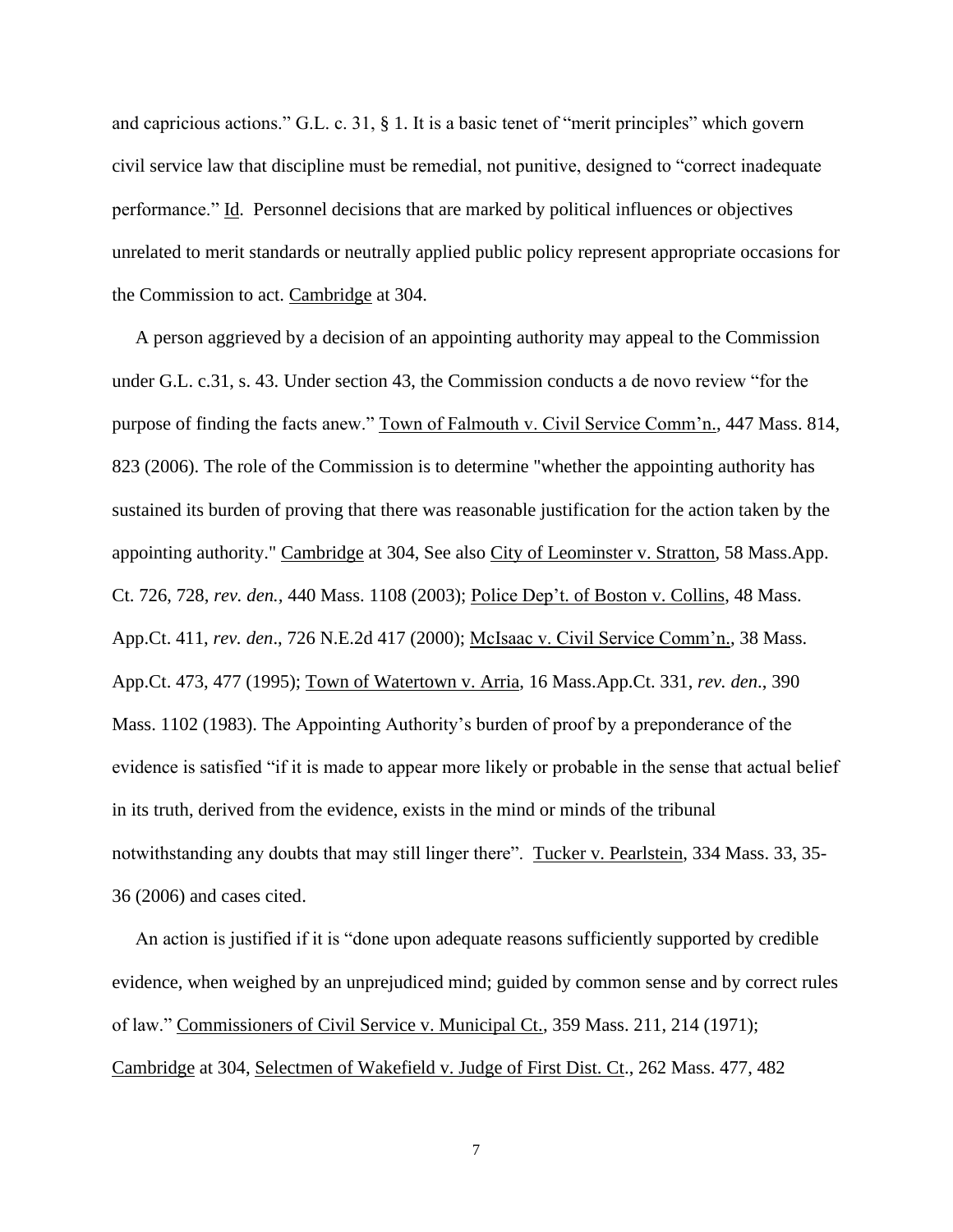(1928). The Commission determines justification for discipline by inquiring, "whether the employee has been guilty of substantial misconduct which adversely affects the public interest by impairing the efficiency of public service." School Comm. v. Civil Service Comm'n., 43 Mass.App.Ct. 486, 488, *rev. den.,* 426 Mass. 1104 (1997); Murray v. Second Dist. Ct., 389 Mass. 508, 514 (1983).

 The Commission's role, while important, is relatively narrow in scope: reviewing the legitimacy and reasonableness of the appointing authority's actions and ensuring that the appointing authority conducted an "impartial and reasonably thorough review" of the applicant. City of Beverly v. Civil Service Comm'n., 78 Mass. App. Ct. 182, 189, 190-191 (2010), citing Falmouth at 824-826 (2006). The Commission owes "substantial deference" to the appointing authority's exercise of judgment in determining whether there was "reasonable justification" shown. Beverly, citing Cambridge at 305, and cases cited.

#### *Analysis*

 This appeal was filed under both G.L. c. 31, § 43, contesting whether there was just cause to suspend the Appellant and G.L. c. 31, § 42, contesting whether the BFD properly followed procedural requirements.

 The BFD has shown by a preponderance of the evidence that the Appellant engaged in substantial misconduct which adversely affected the public interest. The Appellant inappropriately engaged with the public in front of the fire station on two occasions in October 2017.

 On October 12, 2017, the Appellant was given clear instructions to not enforce parking regulations. Nonetheless, about two weeks later, he and a member of the public were arguing about parking for all those present in the vicinity to hear and see. The Appellant's conduct in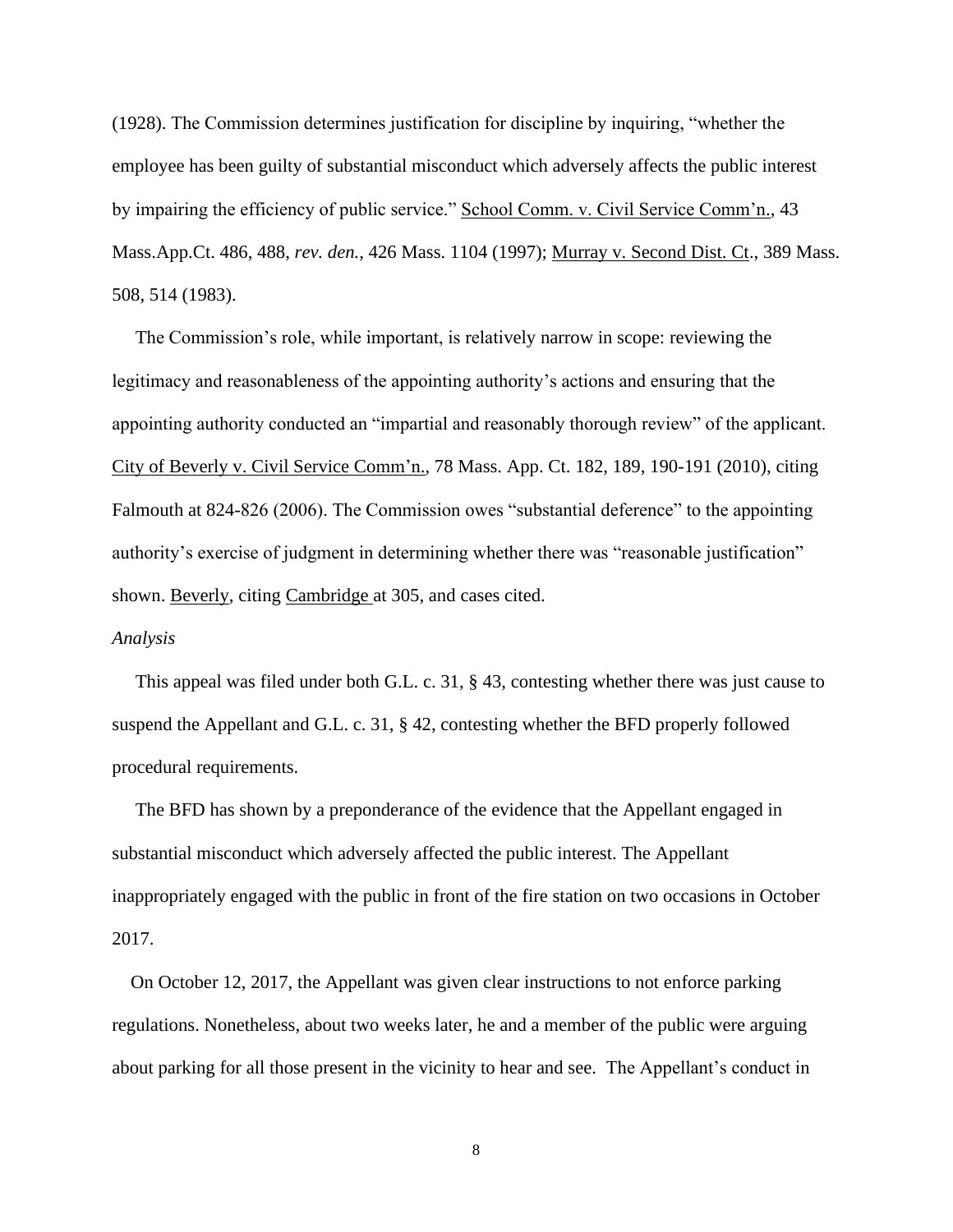this regard is unacceptable. Specifically, his conduct was hostile, raising his voice and directly disobeying orders from his supervisor not to be involved in enforcement of parking regulations. Notwithstanding having been warned not to engage with the public in that manner, he testified at hearing that he was never told to not engage with the public. (Appellant, Tr. 340:13). I find this testimony to be less credible than that of Lieutenant Kelly. There is just cause for the thirty-day suspension imposed for his conduct. The Appellant engaged in misconduct on October 28, 2017 even after being issued a warning about not confronting the public about parking on October 12, 2017. A prior disciplinary incident in June 2016 stemmed from the Appellant's argumentative behavior with a colleague in a public space during an emergency and not following orders. There was just cause, given the Appellant's previous discipline and actions on October 28, 2017, for a 30-day suspension.

 Procedurally, the Appellant was provided with written notice of the contemplated suspension in a timely manner, he was given a hearing by the BFD; he was notified of the decision to impose a 30-day suspension in a timely manner and he was informed of his ability to appeal the BFD's decision to the Commission.

 Having determined that the Appellant engaged in misconduct, the Commission must determine wither the level of discipline was warranted. Falmouth at 823-825.

> "Unless the commission's findings of fact differ significantly from those reported… or interpret the relevant law in a substantially different way, the absence of political considerations, favoritism or bias would warrant essentially the same penalty. The commission is not free to modify the penalty… on the basis of essentially similar fact finding without adequate explanation."

 My findings do not substantially diverge from the facts found by the BFD during the December 2017 hearing. The Appellant had received a two-tour suspension in June 2016 and a two-week suspension in November 2017. The Appellant's interactions with the public, once in